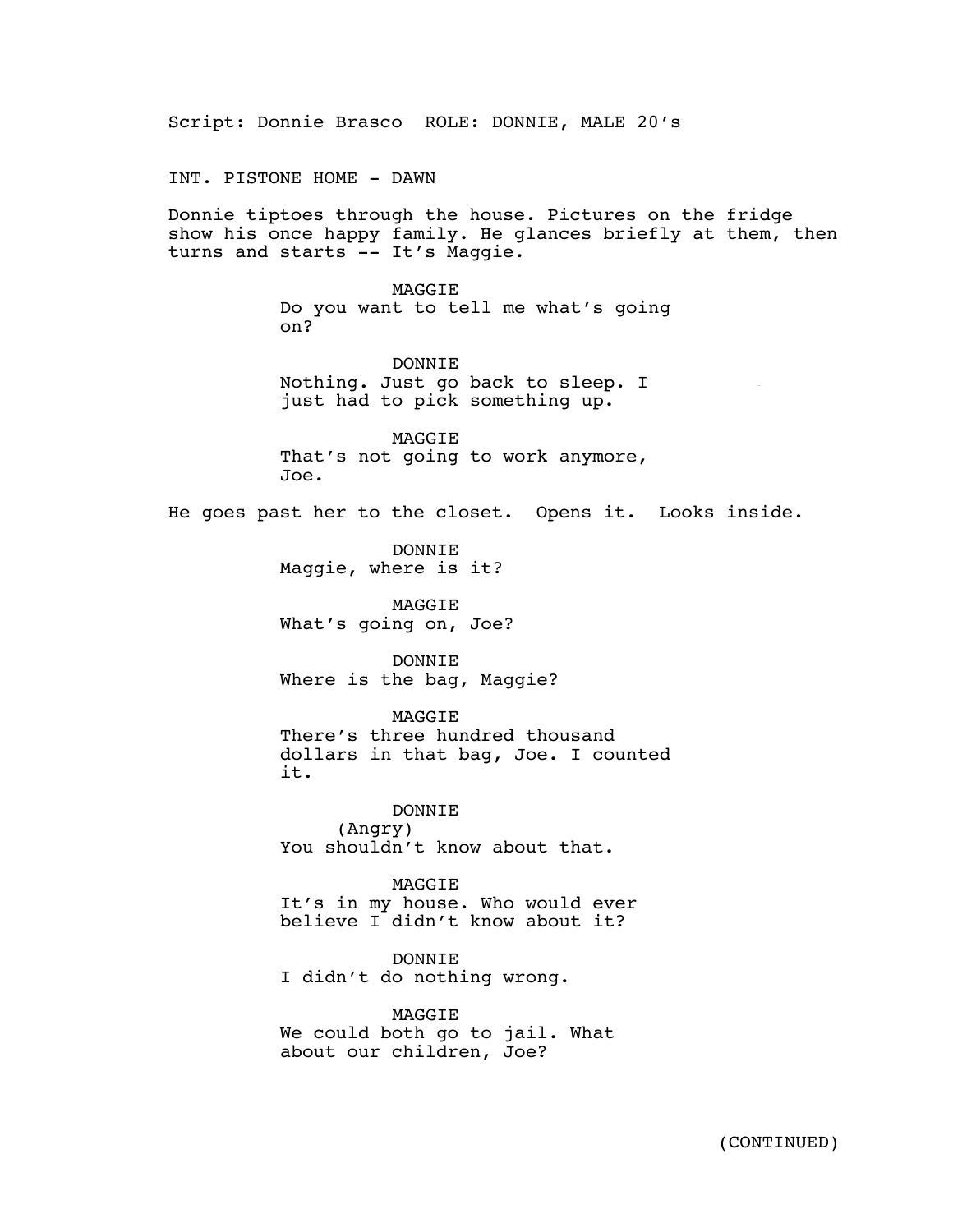DONNIE Shut up. You don't know what you are talking about.

MAGGIE I know FBI men don't walk around with three hundred thousand dollars in a bag, Joe.

DONNIE Tell me where that bag is, Maggie.

MAGGIE You're becoming like them.

DONNIE Where's the bag, Maggie?

MAGGIE The Bureau was here.

DONNIE What did you tell them?

**MAGGTE** You're right, you miserable prick. I sold you out.

DONNIE What did you tell them, Maggie? Did you tell them about the money?

She gives him a defiant look. Then turns, rummages in a hiding place. Returns with the bag. Shoves it at him.

MAGGIE

Do you wanna know how I get through my days? Do you know how I do it? I pretend you're dead. Then I'm a widow--I can do that--with the pictures and the medals and the scrapbook and the memories... (breaking down) Now just go away and stay away.

DONNIE

I can't.

**MAGGTE** Then come home. Please.